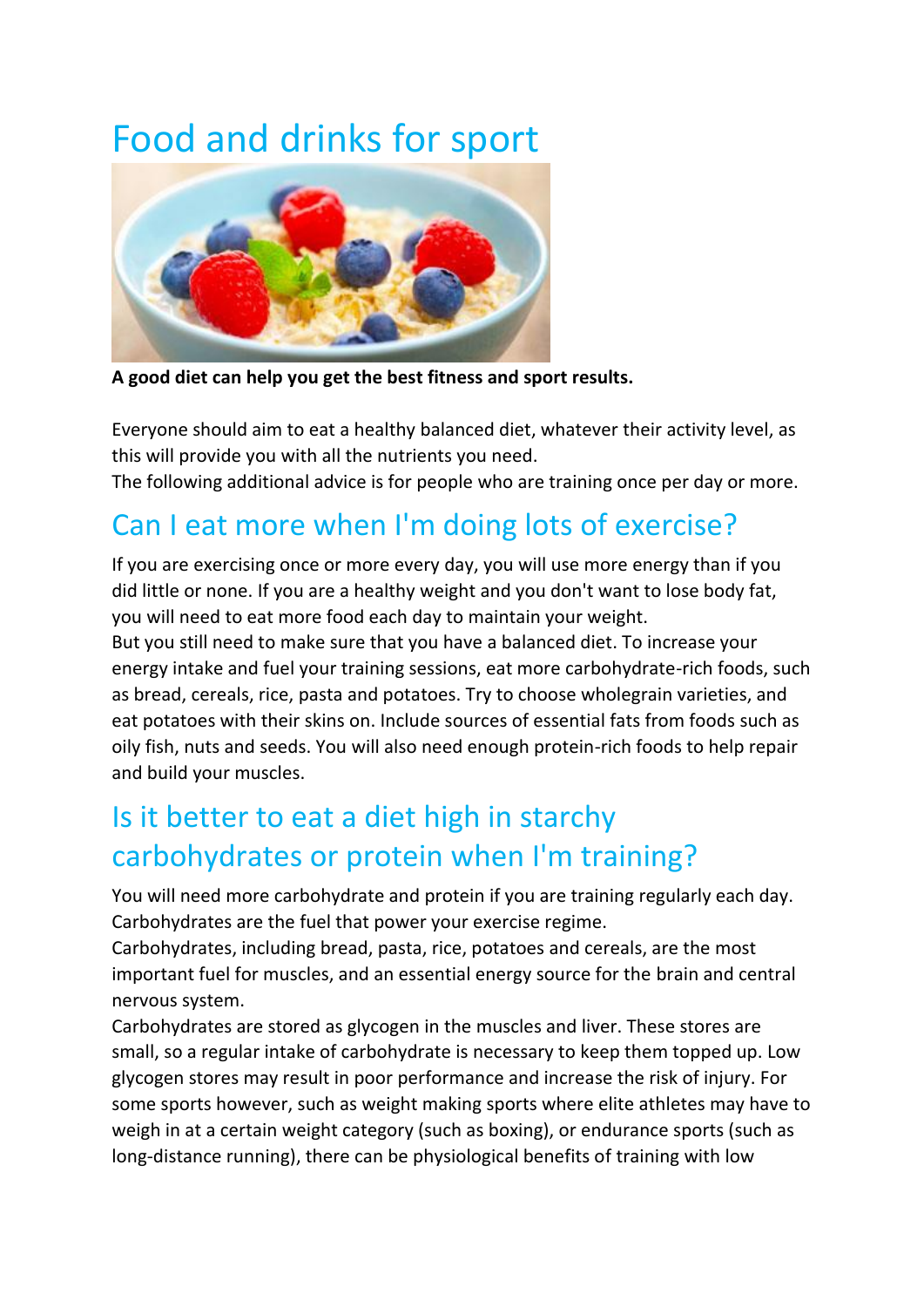glycogen stores during certain sessions. These sessions must be carefully planned, due to the potential risks.

Most people will be able to get enough protein from a healthy, varied diet. Good sources of protein include [meat,](http://www.nhs.uk/Livewell/Goodfood/Pages/meat.aspx) [fish,](http://www.nhs.uk/Livewell/Goodfood/Pages/fish-shellfish.aspx) [eggs](http://www.nhs.uk/Livewell/Goodfood/Pages/eggs-nutrition.aspx) and [dairy foods.](http://www.nhs.uk/Livewell/Goodfood/Pages/milk-dairy-foods.aspx)

Athletes need protein in greater amounts and at regular intervals throughout the day for muscle growth and repair. The proportions of carbohydrate and protein required will vary depending on the sport, so it's best to seek advice from a qualified professional on your individual requirements. SSWC would be a good place to start!

#### How should I time my meals and snacks around exercise?

Once you've eaten a meal or snack, allow between one and four hours to pass before you start exercising. Your body needs time to digest. The amount of time will depend on the amount of food you've eaten.

If it's an average meal, eating around two to three hours before you exercise works well. If you have only an hour or so before you exercise then aim for a meal or snack that is rich in carbohydrate, low in fat and moderate in protein, such as porridge made with low-fat milk or a wholegrain sandwich or bagel with chicken and salad. Too much protein or fat will slow down the movement of foods from the stomach, and will make you feel uncomfortable.

Food and drink also plays a part in recovering effectively from training. Good recovery is crucial to prevent a midweek slump in energy levels, and to aid muscle growth and repair. If you are training more than once a day and you have fewer than eight hours between sessions, aim to have a carbohydrate and protein-rich food or drink within 30 to 60 minutes of finishing your first session. If you are training less than this, or with more time to recover, just eat as soon as you can afterwards.

#### Do I need to drink when I exercise?

Dehydration is when the water content in your body falls too low. It can have a major effect on exercise performance. It's important to start any exercise session well hydrated. Aim to do this by drinking water regularly during the course of the day. The amount you need to drink during exercise depends on the amount you sweat. This varies from person to person and also depends on the intensity and length of time exercising, as well as environmental factors.

Water is usually enough for most forms of exercise up to about an hour. For longer duration exercise lasting several hours, where energy and fluid needs may be greater, a carbohydrate, electrolyte-containing sports drink may be of benefit.